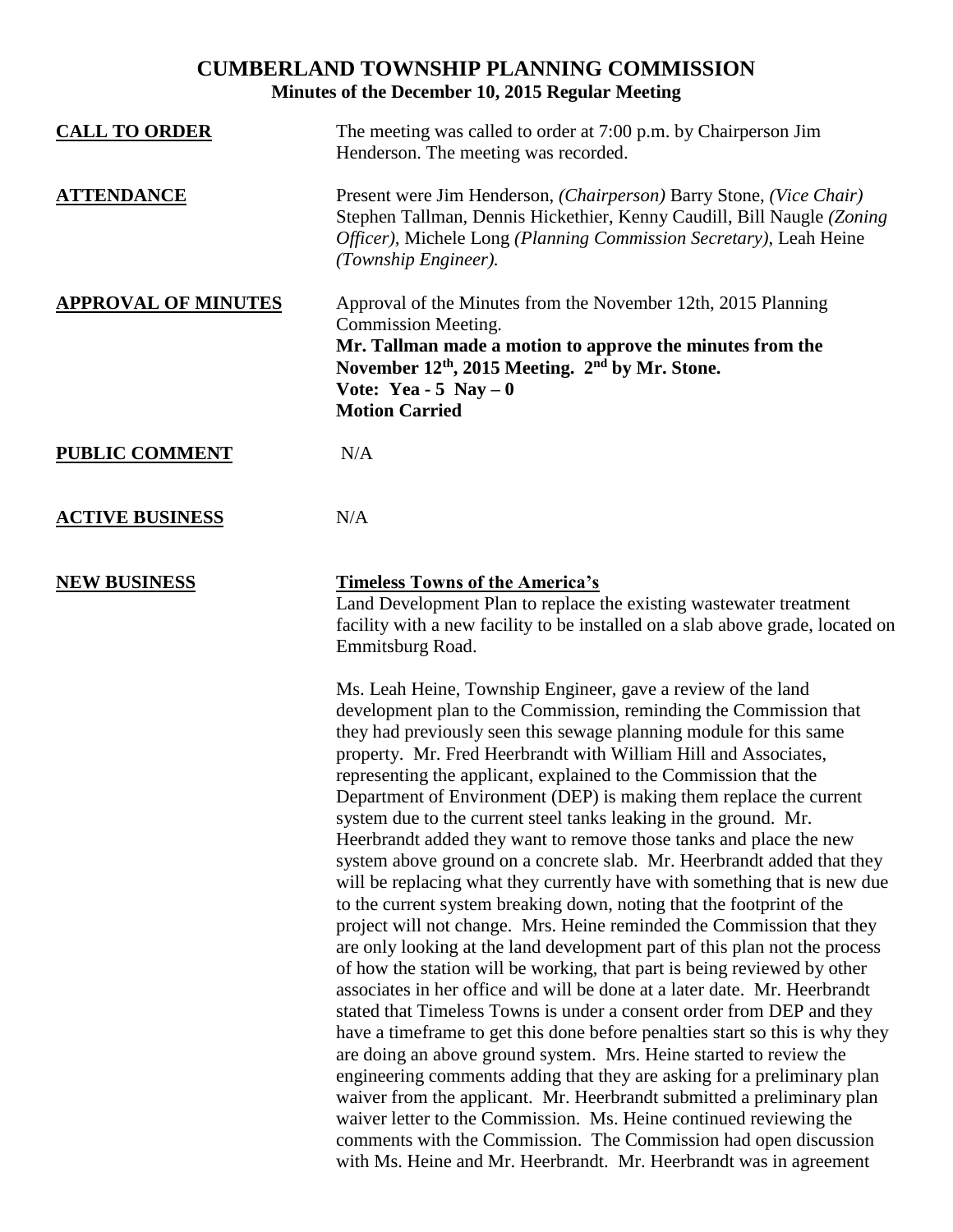with the comments from the engineer. Mr. Heerbrandt does not feel they need to bond anything with the Township or have inspections from the Township due to the tanks not being dedicated to the Township. Mr. Henderson advised that this will be taken care of by the Township Attorney.

**Mr. Stone made a motion to approve the preliminary plan waiver request.**

**2 nd by Mr. Caudill Vote: Yea 5 Nay: 0 Motion carried** 

**Mr. Tallman made a motion to table the plan to work on the outstanding engineering comments. 2 nd by Mr. Hickethier. Vote: Yea - 5 Nay – 0 Motion Carried**

## **NEW BUSINESS Misty Ridge Lot 5**

Final plan proposing the development of four buildings, each with six dwelling units located on Misty Ridge Road.

Ms. Leah Heine, Township Engineer, gave the history of the Misty Ridge Preliminary plan to the Commission before starting the review. Ms. Heine also explained what has currently been built in Misty Ridge. Ms. Heine read the special note number one (1) on the preliminary plan which states, Lot 2 containing 1.22 acres of land as depicted hereon shall be added to other holdings of picpie. It shall be used for community recreational purposes only and no dwelling units of commercial facilities shall be constructed thereon. This note was approved on the plan in 2013. Ms. Heine asked for the Commissions thoughts on this note on the plan. Mr. Bob Sharrah, engineer representing the applicant, spoke to the Commission regarding this note and told them that it was completed a long time ago and that with the changing times he added another special note to the current plan to try and fix the problem created by the first special note. Neither of these notes were recited in the meeting just read by the Commission. The Commission discussed these notes with the engineers. Ms. Heine asked the Commission for their thoughts and comments on these notes as they were not a zoning or a subdivision issue. The Commission stated they could move on and would get back to that. Ms. Heine continued to review the comments with the Commission and Mr. Sharrah. Ms. Heine asked the Commission to review Adams County comment regarding their asking the applicant to do a revised preliminary plan due to the changes in the units from the original preliminary plan. The applicant does not agree with needing another revised preliminary due to the footprint of the plan being less than the original preliminary plan. Mr. Sharrah verified with Ms. Heine that these units are not condominiums they are studio apartments. Mr. Sharrah agreed to doing a preliminary/final plan, Mr. Sharrah stated that he would submit a request for a preliminary/final with his revised plans. The Commission discussed access for fire apparatus into this lot. Mr. Naugle informed the